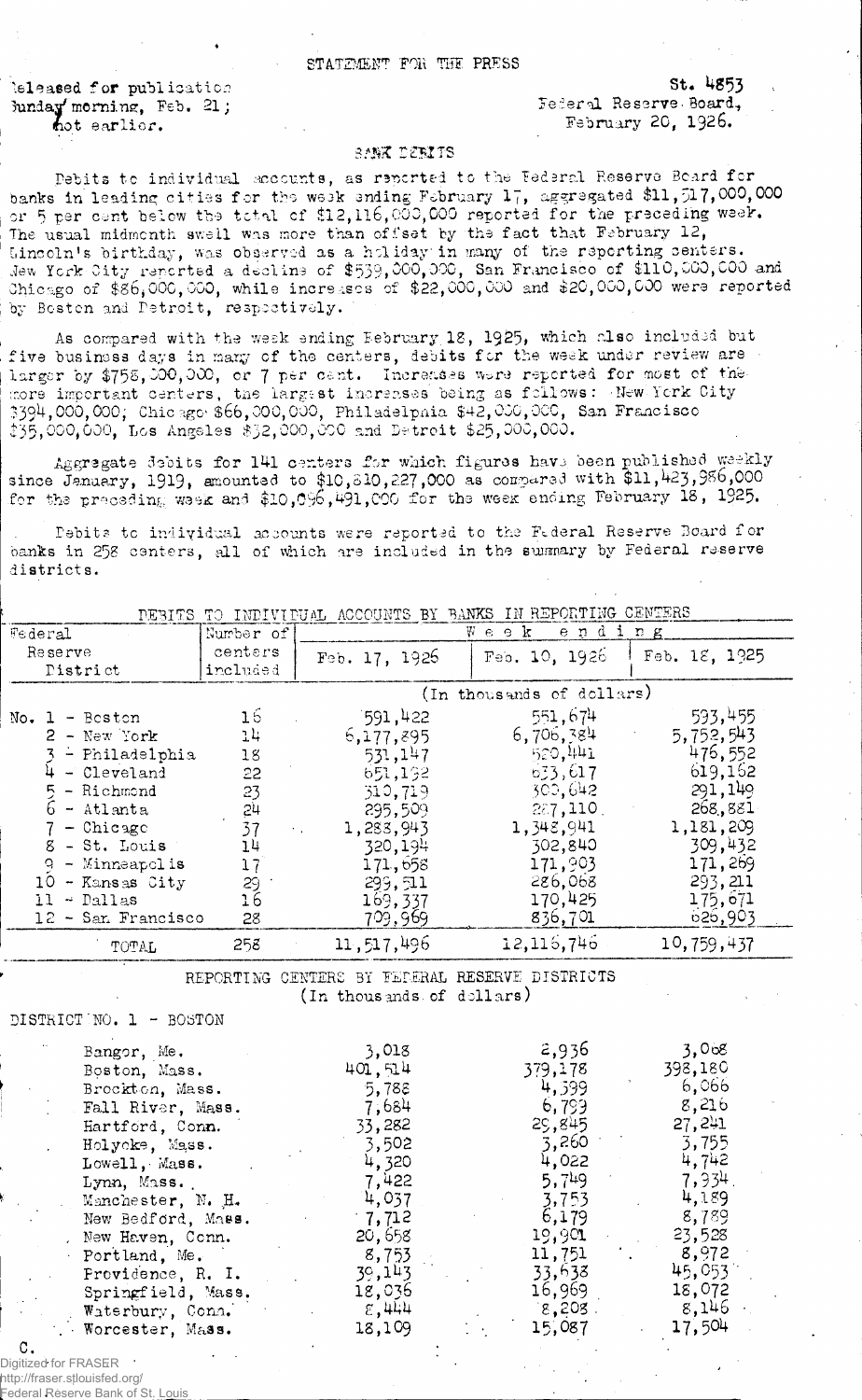|                                                                                                                                                                                                                                                                                                                                                                                                                                | DEBITS TO INDIVIDUAL ACCOUNTS BY BANKS IN REPORTING CENTERS                                                                                                                                                   |                                                                                                                                                                                                              |                                                                                                                                                                                                              |
|--------------------------------------------------------------------------------------------------------------------------------------------------------------------------------------------------------------------------------------------------------------------------------------------------------------------------------------------------------------------------------------------------------------------------------|---------------------------------------------------------------------------------------------------------------------------------------------------------------------------------------------------------------|--------------------------------------------------------------------------------------------------------------------------------------------------------------------------------------------------------------|--------------------------------------------------------------------------------------------------------------------------------------------------------------------------------------------------------------|
|                                                                                                                                                                                                                                                                                                                                                                                                                                |                                                                                                                                                                                                               | Feb. 17, 1926   Feb. 10, 1926   Feb. 18, 1925                                                                                                                                                                |                                                                                                                                                                                                              |
|                                                                                                                                                                                                                                                                                                                                                                                                                                |                                                                                                                                                                                                               | (In thousands of dollars)                                                                                                                                                                                    |                                                                                                                                                                                                              |
| PISTRICT NO. 2 - NEW YORK                                                                                                                                                                                                                                                                                                                                                                                                      |                                                                                                                                                                                                               |                                                                                                                                                                                                              |                                                                                                                                                                                                              |
| Albany, W. Y.<br>Binghamton, N.Y.<br>Buffalo, N.Y.<br>Elmira, N. Y.<br>Jamestown, N.Y.<br>Montclair, N. J.<br>Newark, N. J.<br>New York, N. Y.                                                                                                                                                                                                                                                                                 | 37,337<br>4,528<br>77,033<br>4,321<br>4,912<br>4,015<br>77,150<br>5,851,287                                                                                                                                   | 30,371<br>5,108<br>g <sub>1</sub> ,450<br>4,461<br>4,748<br>4,069<br>70,633<br>$-6,390,512$                                                                                                                  | 23,008<br>4,984<br>73,838<br>3,915<br>4,806<br>3,515<br>66,593<br>5,457,373                                                                                                                                  |
| Northern New Jersey Clearing<br>House Association<br>Passaic, N. J.<br>Poughkeepsie, N. Y.<br>Rochester, N. Y.<br>Stamford, Conn.<br>Syracuse, N. Y.                                                                                                                                                                                                                                                                           | 45,760<br>8,903<br>4,084<br>39,086<br>2,891<br>16,582                                                                                                                                                         | 47,069<br>8,569<br>3,541<br>35,437<br>2,995<br>17,371                                                                                                                                                        | 44,745<br>7,932<br>3,688<br>40,340<br>2,633<br>15,173                                                                                                                                                        |
| DISTRICT NO. 3 - PHILADELPHIA                                                                                                                                                                                                                                                                                                                                                                                                  |                                                                                                                                                                                                               |                                                                                                                                                                                                              |                                                                                                                                                                                                              |
| Allentown, Pa.<br>Altocha, Pa.<br>Camden, N. J.<br>Chester, Pa.<br>Harrisburg, Pa.<br>Hazleton, Pa.<br>Johnstown, Pa.<br>Lancaster, Pa.<br>Lebanon, Pa.<br>Norristown, Pa.<br>Philadelphia, Pa.<br>Reading, Pa.<br>Scranton, Pa.<br>Trenton, N. J.<br>Wilkes-Barre, Pa.<br>Williamsport, Pa.*<br>Wilmington, Del.<br>York, Pa.                                                                                                 | 8,028<br>3,783<br>13,438<br>5,804<br>9,188<br>2,682<br>4,904<br>6,487<br>1,557<br>722<br>397,356<br>10,337<br>13,500<br>26,099<br>8,472<br>3,559<br>10,093<br>5,138                                           | 8,001<br>3,011<br>13,650<br>5,393<br>10,519<br>2,825<br>5,060<br>5,990<br>1,550<br>770<br>400,548<br>9,642<br>12,700<br>15,717<br>7,617<br>3,772<br>8,607<br>5,063                                           | 7,729<br>3,262<br>12,164<br>4,852<br>9,500<br>3,013<br>4,877<br>5,704<br>1,456<br>z17<br>355,255<br>8,497<br>15,300<br>13,700<br>11,809<br>4,471<br>9,717<br>4,429                                           |
| DISTRICT NO. 4 - CLEVELAND<br>Akron, Ohio<br>Butler, Pa.<br>Canton, Ohio<br>Cincinnati, Ohio<br>Cleveland, Ohio<br>Columbus, Chio<br>Connellsville, Pa.<br>Dayton, Chio<br>Erie, Pa.<br>Greensburg, Pa.<br>Homestead, Pa.<br>Lexington, Ky.<br>Lima, Ohio<br>Lorain, Ohio<br>Oil City, Pa.<br>Pittsburgh, Pa.<br>Springfield, Ohio<br>Toledo, Chio<br>Warrer, Onio<br>Wheeling, W. Va.<br>Youngstown, Ohio<br>Zanesville, Ohio | 18,399<br>2,400<br>10,572<br>95,011<br>149,107<br>32,787<br>1,196<br>18,732<br>7,791<br>6,028<br>847<br>7,182<br>3,425<br>1,167<br>2,853<br>205,721<br>5,440<br>50,989<br>3,016<br>11,338<br>14,511<br>.2,680 | 18,380<br>2,726<br>10,169<br>84,898<br>146,240<br>32,305<br>1,128<br>17,234<br>7,258<br>4,167<br>1,099<br>8,45<br>3,372<br>1,206<br>2,721<br>210,282<br>4,833<br>45,094<br>2,443<br>9,481<br>14,577<br>2,709 | 17,360<br>2,416<br>10,219<br>76,575<br>151,353<br>34,369<br>1,065<br>17,756<br>7,492<br>4,786<br>938<br>8,105<br>4,328<br>1,471<br>3,746<br>193,700<br>4,281<br>44,294<br>3,246<br>13,031<br>16,093<br>2,538 |

Digitized for FRASER<br>http://fraser.stlouisfed. http://fraser.stlouisfed.org/ Federal Reserve Bank of St. Louis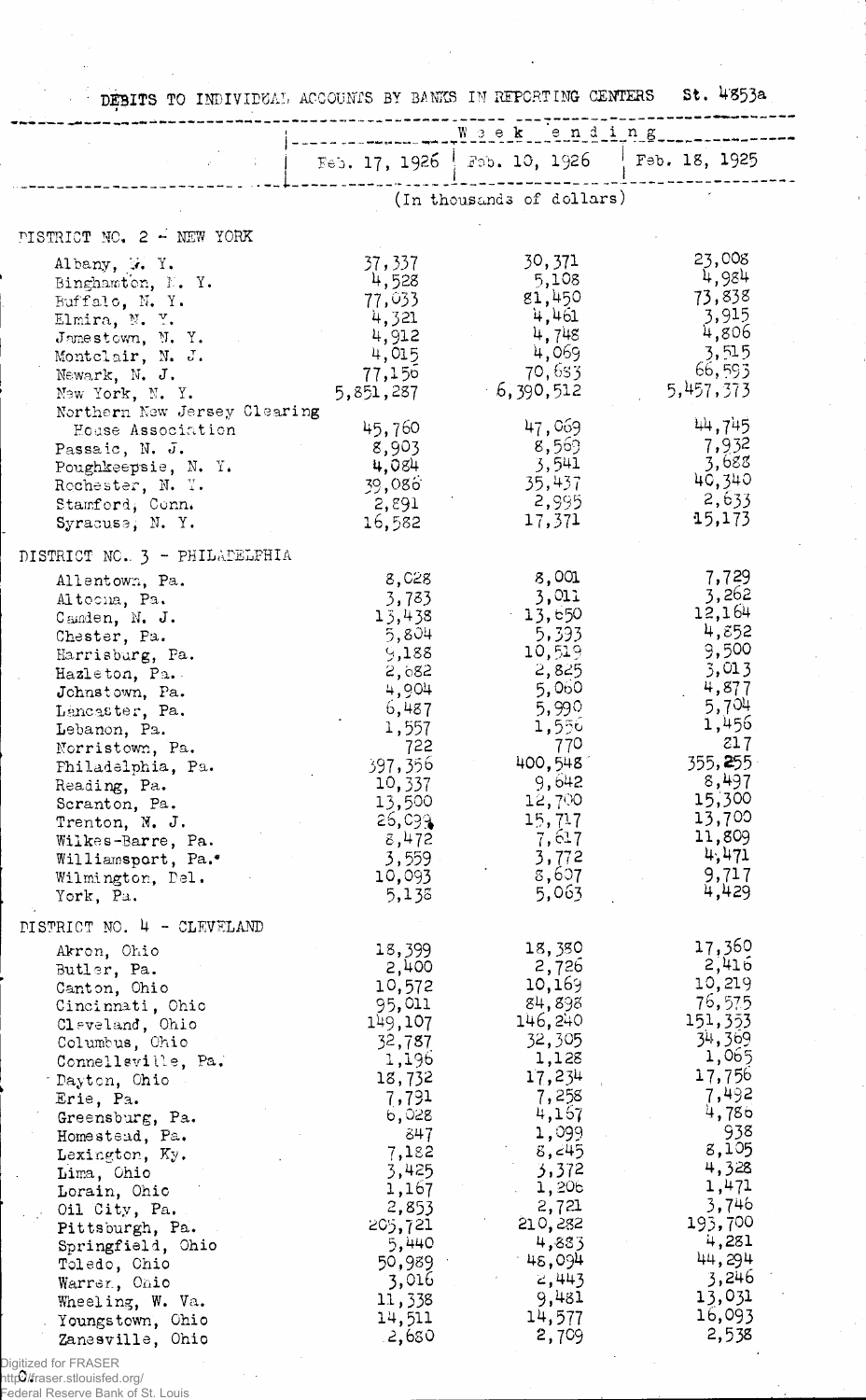DEBITS TO INDIVIDUAL ACCOUNTS BY BANKS IN REPORTING CENTERS

**St. 43530** 

|                                                                                                                                                                                                                                                                                                                                                                                                                                                                                            | Week ending                                                                                                                                                                                                            |                                                                                                                                                                                                                       |                                                                                                                                                                                                                                |
|--------------------------------------------------------------------------------------------------------------------------------------------------------------------------------------------------------------------------------------------------------------------------------------------------------------------------------------------------------------------------------------------------------------------------------------------------------------------------------------------|------------------------------------------------------------------------------------------------------------------------------------------------------------------------------------------------------------------------|-----------------------------------------------------------------------------------------------------------------------------------------------------------------------------------------------------------------------|--------------------------------------------------------------------------------------------------------------------------------------------------------------------------------------------------------------------------------|
|                                                                                                                                                                                                                                                                                                                                                                                                                                                                                            | $F$ cb. 17, 1926                                                                                                                                                                                                       | Feb. 10, 1926                                                                                                                                                                                                         | Feb. $15, 1925$                                                                                                                                                                                                                |
|                                                                                                                                                                                                                                                                                                                                                                                                                                                                                            |                                                                                                                                                                                                                        | (In thousands of dollars)                                                                                                                                                                                             |                                                                                                                                                                                                                                |
| DISTRICT NO. 5 - RICHMOND                                                                                                                                                                                                                                                                                                                                                                                                                                                                  |                                                                                                                                                                                                                        |                                                                                                                                                                                                                       |                                                                                                                                                                                                                                |
| Asheville, N. C.<br>Baltimore, Md.<br>Charleston, C. C.<br>Charleston, W. Va.<br>Charlotte, N. 9.<br>Columbia, S. C.<br>Cumberland, Mi.<br>Danville, Va.<br>Durham, N. C.<br>Greensboro, N. C.<br>Greenville, S. C.<br>Hagerstown, Md.<br>Huntington, W. Va.<br>Lynchburg, Va.<br>Newport News, Va.<br>Norfolk, Va.<br>haleigh, N. C.<br>Richmend, Va.<br>Roancke, Va.<br>Spartanburg, S. C.<br>Washington, D. C.<br>Wilmington, N. C.<br>Winston-Salem, N. C.<br>DISTRICT NO. 6 - ATLANTA | 8,516<br>99,487<br>6,332<br>9,976<br>11,688<br>3,840<br>2,047<br>2,300<br>- 7,207<br>6,805<br>6,948<br>2,072<br>7,531<br>4,280<br>2,109<br>17,059<br>6,019<br>33,705<br>6,220<br>3,671<br>49,439<br>4,383<br>$9,035$ · | 7,217<br>94,682<br>6,423<br>8,120<br>11,287<br>3,920<br>2,041<br>$2, -98$<br>. 6,904<br>6,092<br>6,357<br>2,133<br>5,724<br>5,164<br>2,270<br>15,426<br>8,100<br>29,210<br>6,102<br>3,604<br>53,416<br>4,504<br>9,643 | $-5,575$<br>.89,206<br>6,320<br>8,333<br>12,000<br>4,636<br>1,972<br>2,278<br>$5,250 -$<br>5,381<br>6,694<br>2,211<br>6,543<br>4,415<br>1,692<br>17,866<br>9,085<br>$-29,169$<br>5,758<br>4,330<br>$-47,969$<br>4,939<br>9,527 |
| Albany, Ga.<br>Atlanta, Ga.<br>Augusta, Ga.<br>Birmingham, Ala.<br>Brunswick, Ga.<br>Chattancoga, Tenn.<br>Columbus, Ga.<br>Pothan, Ala.<br>El berton, Ala.<br>Jackson, Miss.<br>Jacksonville, Fla.<br>Knoxville, Tenn.<br>Macon, Ga.<br>Meridian, Miss.<br>Mobile, Ala.<br>Montgomery, Ala.<br>Nashville, Tenn.<br>Newnan, Ga.<br>New Orleans, La.<br>Pensacola, Fla.<br>Savannah, Ca.<br>Tampa, Fla.<br>Valdosta, Ga.<br>Vicksburg, Miss.                                                | 1,290<br>38,247<br>5,729<br>29,140<br>945<br>10,540<br>3,572<br>854<br>166<br>5,122<br>30,965<br>8,238<br>5,946<br>4,031<br>8,167<br>5,724<br>25,369<br>431<br>72,911<br>2,016<br>9,855<br>22,752<br>1,435<br>1,984    | 1,268<br>34,846<br>6,710<br>32,450<br>854<br>7,657<br>3,228<br>988<br>511<br>4,831<br>31,353<br>7,304<br>5,205<br>3,067<br>9,107<br>5,959<br>16,908<br>622<br>75,751<br>2,318<br>10,278<br>22, 357<br>1,690<br>2,118  | 1,200<br>36,855<br>8,054<br>29,200<br>660<br>9,575<br>3,900<br>890<br>240<br>4,400<br>18,609<br>7,885<br>4,929<br>4,753<br>7,309<br>4,844<br>19,346<br>710<br>78,132<br>1,683<br>9,530<br>12,790<br>956<br>2,415               |

 $\mathtt{C}$  .

 $\bar{z}$ 

Digitized for FRASER<br>http://fraser.stlouisfed.org/<br>Federal Reserve Bank of St. Louis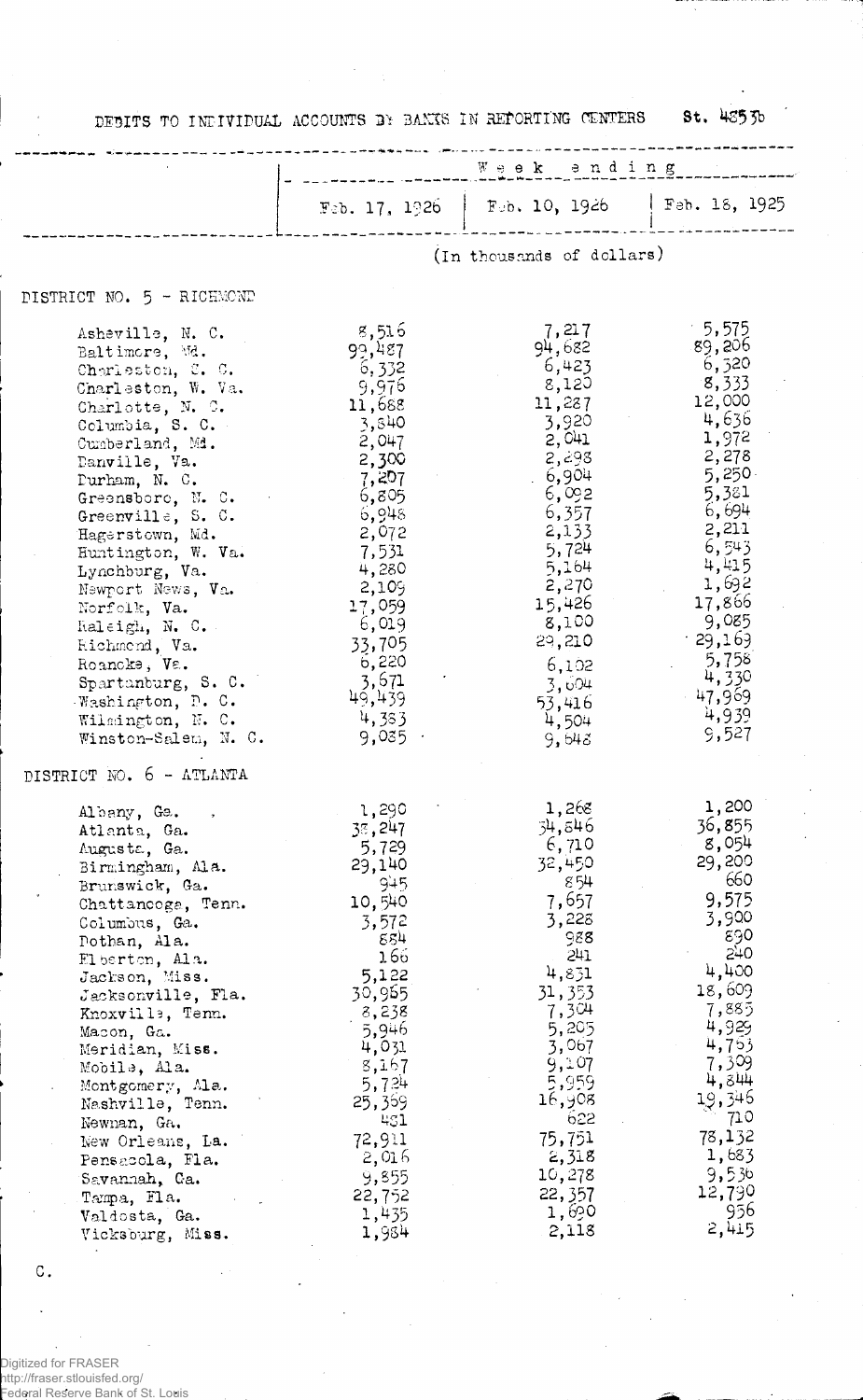|                                                                               | Voek ending                       |                                       |                                        |
|-------------------------------------------------------------------------------|-----------------------------------|---------------------------------------|----------------------------------------|
|                                                                               |                                   | $\cdot$ Feb. 17, 1926   Feb. 10, 1926 | Feb. 18, 1925                          |
|                                                                               |                                   | (In thousands of dollars)             |                                        |
| DISTRICT NO. 7 - CHICAGO                                                      |                                   |                                       |                                        |
| Adrian, Mich.                                                                 | 1,100                             | 1,060                                 | -950.                                  |
| Aurora, Ill.                                                                  | 3,608                             | 4,150                                 | 3,768                                  |
| Bay City, Mich.                                                               | 2,689                             | 2,604                                 | 2,905                                  |
| Bloomington, Ill.                                                             | 3,139                             | 2,323                                 | 2,857                                  |
| Cedar Rapids, IG42                                                            | 7,929                             | 8,401                                 | 8,419                                  |
| Champaign, Ill.                                                               | 2,428                             | $1,8$ <sup>44</sup>                   | 2,175                                  |
| Chicago, Ill.                                                                 | 780,097                           | 865,953                               | 714,009                                |
| Danville, Ill.                                                                | 2,567                             | 3,050                                 | 3,052                                  |
| Davenport, Iowa                                                               | $6,55\%$                          | 6,875                                 | 7,573                                  |
| Pecatur, Ill.                                                                 | 4,246                             | 3,970                                 | 3,560                                  |
| Des Moines, Icwa                                                              | 15,960                            | 18,469                                | 14,424                                 |
| Detroit, Mich.                                                                | 188,785                           | 169,185                               | 163,493                                |
| Duruque, Icwa                                                                 | 3,155                             | 3,305                                 | $3,569$ .                              |
| Flint, Mich.                                                                  | 8,237                             | 7,810                                 | 6,140                                  |
| Fort Wayne, Ind.                                                              | 9,604                             | 9,353                                 | 9,302                                  |
| Gary, Ind.                                                                    | 5,340                             | 5,570                                 | 4,302                                  |
| Grand Rapids, Mich.<br>Green Bay, Wis.<br>Hammond, Ind.<br>Indianapolis, Ind. | 19,742<br>2,807<br>4,970          | 18,900<br>2,671<br>4,111<br>38,835    | $16.912$ .<br>2,858<br>3,820<br>35,139 |
| Jackson, Mich.<br>Kalamazoo, Mich.<br>Lansing, Mich.                          | 41,228<br>5,022<br>5,007<br>7,200 | 3,989<br>4,837<br>7,197               | 4,080<br>4,652<br>6,764                |
| Mason City, Iowa                                                              | 2,100                             | 2,400                                 | 2,187                                  |
| Milwaukee, Wis.                                                               | 74,176                            | 63,605                                | 69,896                                 |
| Moline, Ill.                                                                  | 2,105                             | 2,530                                 | 2,102                                  |
| Muscatine, Iowa                                                               | 1,138                             | 1,535                                 | 1,153                                  |
| Oshkosh, Wis.                                                                 | 2,500                             | 2,900                                 | 2,800                                  |
| Peoria, Ill.                                                                  | 10,446                            | 9,862                                 | 10,669                                 |
| Rockford, Ill.                                                                | 7,009                             | 6,354                                 | 6,541                                  |
| Saginaw, Mich.                                                                | 5,392                             | 6,010                                 | 6,691                                  |
| Sheboygan, Wis.                                                               | 3,793                             | 3,037                                 | 3,417                                  |
| Sioux City, Iowa                                                              | 19,446.                           | 21,709                                | 21,506                                 |
| South Bend, Ind.                                                              | 11,143                            | 11,404                                | 10,397                                 |
| Springfield, Ill.                                                             | 7,959                             | 8,197                                 | 8,986                                  |
| Terre Haute, Ind.                                                             | 6,049                             | 5,742                                 | 6,095                                  |
| Waterloo, Iowa.                                                               | 3,941                             | 4,113                                 | 4,042                                  |
| <b>PISTRICT NO. <math>\epsilon</math> - ST</b> LOUIS                          |                                   |                                       |                                        |
| East St. Louis and Nat'l.<br>Stock Yards, Ill.<br>Eldorado, Ark.              | 10,635<br>3,275                   | $-10,465$<br>3,323.                   | 8,880<br>1,791                         |
| Evansville, Ind.                                                              | 7,456                             | 9,046                                 | 10,085                                 |
| Fort Smith, Ark.                                                              | 3,306                             | 3,145                                 | 3,503                                  |
| Greenville, Miss.                                                             | 1,442                             | 1,135                                 | 1,163                                  |
| Helena, Ark.                                                                  | 1,215                             | 1,393                                 | 1,108                                  |
| Little Rock, Ark.                                                             | 20,421                            | 18,524                                | 16,406                                 |
| Louisville, Ky.                                                               | 50,100                            | 44,864                                | 51,033                                 |
| Memphis, Tenn.                                                                | 35,299                            | 35,254                                | 35,235                                 |
| Owensboro, Ky.                                                                | 1,582                             | 1,527                                 | 1,783                                  |
| Quincy, $III.$                                                                | 2,605                             | 2,687                                 | 2,604                                  |
| St. Louis, Mo.                                                                | 178,600                           | 167,000                               | 172,100.                               |
| Sedalia, Mo.                                                                  | 943                               | 948.                                  | 893                                    |
| Springfield, Mo.                                                              | 3,315                             | 3,529                                 | 2,848                                  |

Digitized for FRASER<br>http://fraser.stlouisfed.org/<br>Federal Reserve Bank of St. Louis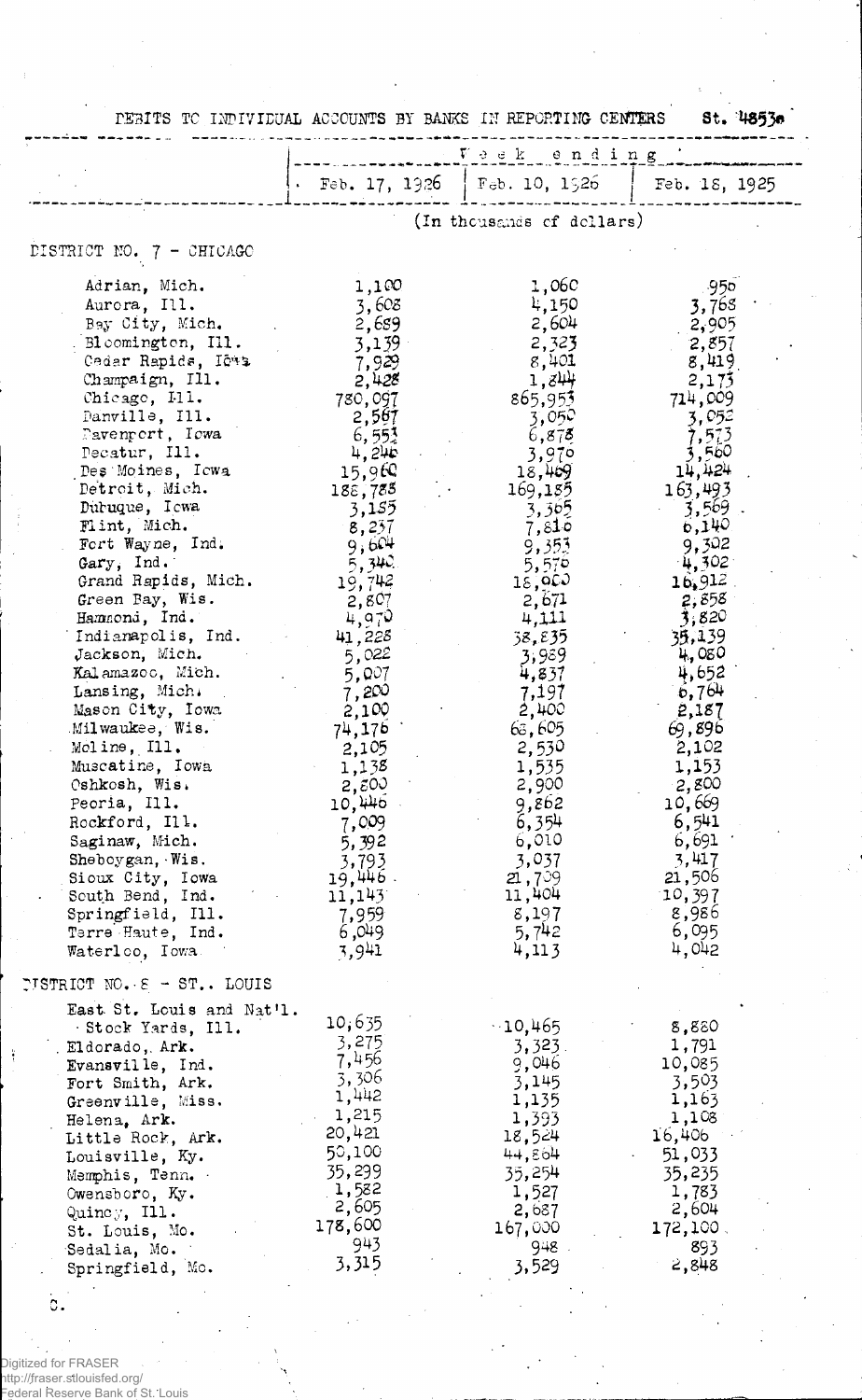| DEBITS TO INDIVIDUAL ACCOUNTS BY BANKS IN REPORTING CENTERS 5t. 4853d                                                                                                                                                                                                                                                                                                                                                                                                                                 |                                                                                                                                                                                                                  | .<br>The contract of the MP (1966) and the MP de the Contract and Contract and Contract and Contract and Contract a                                                                                                     |                                                                                                                                                                                                                           |  |
|-------------------------------------------------------------------------------------------------------------------------------------------------------------------------------------------------------------------------------------------------------------------------------------------------------------------------------------------------------------------------------------------------------------------------------------------------------------------------------------------------------|------------------------------------------------------------------------------------------------------------------------------------------------------------------------------------------------------------------|-------------------------------------------------------------------------------------------------------------------------------------------------------------------------------------------------------------------------|---------------------------------------------------------------------------------------------------------------------------------------------------------------------------------------------------------------------------|--|
|                                                                                                                                                                                                                                                                                                                                                                                                                                                                                                       |                                                                                                                                                                                                                  | Week anding                                                                                                                                                                                                             |                                                                                                                                                                                                                           |  |
|                                                                                                                                                                                                                                                                                                                                                                                                                                                                                                       |                                                                                                                                                                                                                  | Feb. 17, 1926   Feb. 10, 1926   Feb. 18, 1925                                                                                                                                                                           |                                                                                                                                                                                                                           |  |
|                                                                                                                                                                                                                                                                                                                                                                                                                                                                                                       |                                                                                                                                                                                                                  | (In thousands of dollars)                                                                                                                                                                                               |                                                                                                                                                                                                                           |  |
|                                                                                                                                                                                                                                                                                                                                                                                                                                                                                                       |                                                                                                                                                                                                                  |                                                                                                                                                                                                                         |                                                                                                                                                                                                                           |  |
| DISTRICT NO. 9 - MINNEAPOLIS                                                                                                                                                                                                                                                                                                                                                                                                                                                                          |                                                                                                                                                                                                                  |                                                                                                                                                                                                                         |                                                                                                                                                                                                                           |  |
| Abordsen, S. P.<br>Billings, Mont.<br>Dichinson, N. D.<br>Pulvth, Minn.<br>Fargo, N. D.<br>Grand Forks, N. D.<br>Helena, Mont.<br>Jamestown, N. D.<br>La Crosse, Wis.<br>Minneapolis, Minn.<br>Minot, N. D.<br>Red Wing, Minn.<br>St. Paul, Minn.<br>Sioux Falls, S. D.<br>South St. Paul, Minn. $\varepsilon, 626$<br>Superior, Wis.                                                                                                                                                                 | 1,424<br>1,584<br>14,282<br>3,297<br>1,804<br>1,633<br>- 502<br>2,055<br>85,813<br>1,277<br>61.8<br>41,502<br>4,029<br>1,723                                                                                     | 1,453<br>1,519<br>353<br>14,618<br>3,256<br>1,924<br>2,001<br>528.<br>2,189<br>88,577<br>1,284<br>615<br>36,818<br>4,111<br>9,664<br>1,926                                                                              | 1,485<br>1,468<br>- 341<br>16,495<br>2,508<br>1,620<br>1,936<br>- 536<br>2,210<br>91,448<br>1,154<br>510<br>$35,923$ .<br>$3,208$ .<br>7,909<br>1,583                                                                     |  |
| Winona, Minn.                                                                                                                                                                                                                                                                                                                                                                                                                                                                                         | 1,151                                                                                                                                                                                                            | 1,067                                                                                                                                                                                                                   | $\sim$ 935                                                                                                                                                                                                                |  |
| DISTRICT NO. 10 - KANSAS CITY                                                                                                                                                                                                                                                                                                                                                                                                                                                                         |                                                                                                                                                                                                                  |                                                                                                                                                                                                                         |                                                                                                                                                                                                                           |  |
| Atchison, Kans.<br>Bartlesville, Okla.<br>Casper, Wyo.<br>Cheyenne, Wyo.<br>Colorado Springs, Colo. 2,609<br>Denver, Colo.<br>Enid, Okla.<br>Fremont, Neb.<br>Grand Junction, Colo.<br>Guthrie, Okla.<br>Hutchison, Kans.<br>Independence, Kans.<br>Joplin, Mo.<br>Kansas City, Kans.<br>Kansas City, Mo.<br>Lawrence, Kans.<br>Lincoln, Neb.<br>McAlester, Okla.<br>Muskogee, Okla.<br>Oklahoma City, Okla.<br>Okmulgee, Okla.<br>Omaha, Neb.<br>Parsons, Kans.<br>Pittsburg, Kans.<br>Pueblo, Colo. | 1,615<br>3,037<br>1,879<br>1,302<br>36,530<br>3,265<br>809<br>611<br>937<br>2,837<br>3,039<br>5,337<br>4,333<br>83,006<br>1,050<br>7,014<br>1,250<br>2,965<br>22,700<br>2,745<br>45,211<br>812<br>1,975<br>3,547 | 1,493<br>3,066<br>2,182<br>1,558<br>2,664<br>38,650<br>3,220<br>701<br>755<br>860<br>3,115<br>1,565<br>4,452<br>4,555<br>82,277<br>1,352<br>7,353<br>987<br>3,338<br>21,889<br>2,434<br>42,271<br>707<br>1,410<br>3,548 | 1,544<br>2,518<br>2,502<br>1,449<br>2,819<br>35,536<br>4,932<br>725<br>662<br>824<br>3,743<br>2,304<br>4,595<br>4,394<br>82,500<br>1,075<br>8,940<br>1,335<br>2,995<br>19,031<br>2,763<br>46,624<br>614<br>1,552<br>4,917 |  |
| St. Joseph, Mo.<br>Topeka, Kans.<br>Tulsa, Okla.<br>Wichita, Kans.                                                                                                                                                                                                                                                                                                                                                                                                                                    | 14,101<br>3,778<br>31,586<br>9,631                                                                                                                                                                               | 13,892<br>4,173<br>20,982<br>10,013                                                                                                                                                                                     | 14,589<br>4,131<br>23,202<br>10,395                                                                                                                                                                                       |  |

 $\mathbf C$  .

Digitized for FRASER<br>http://fraser.stlouisfed.org/<br>Federal Reserve Bank of St. Louis